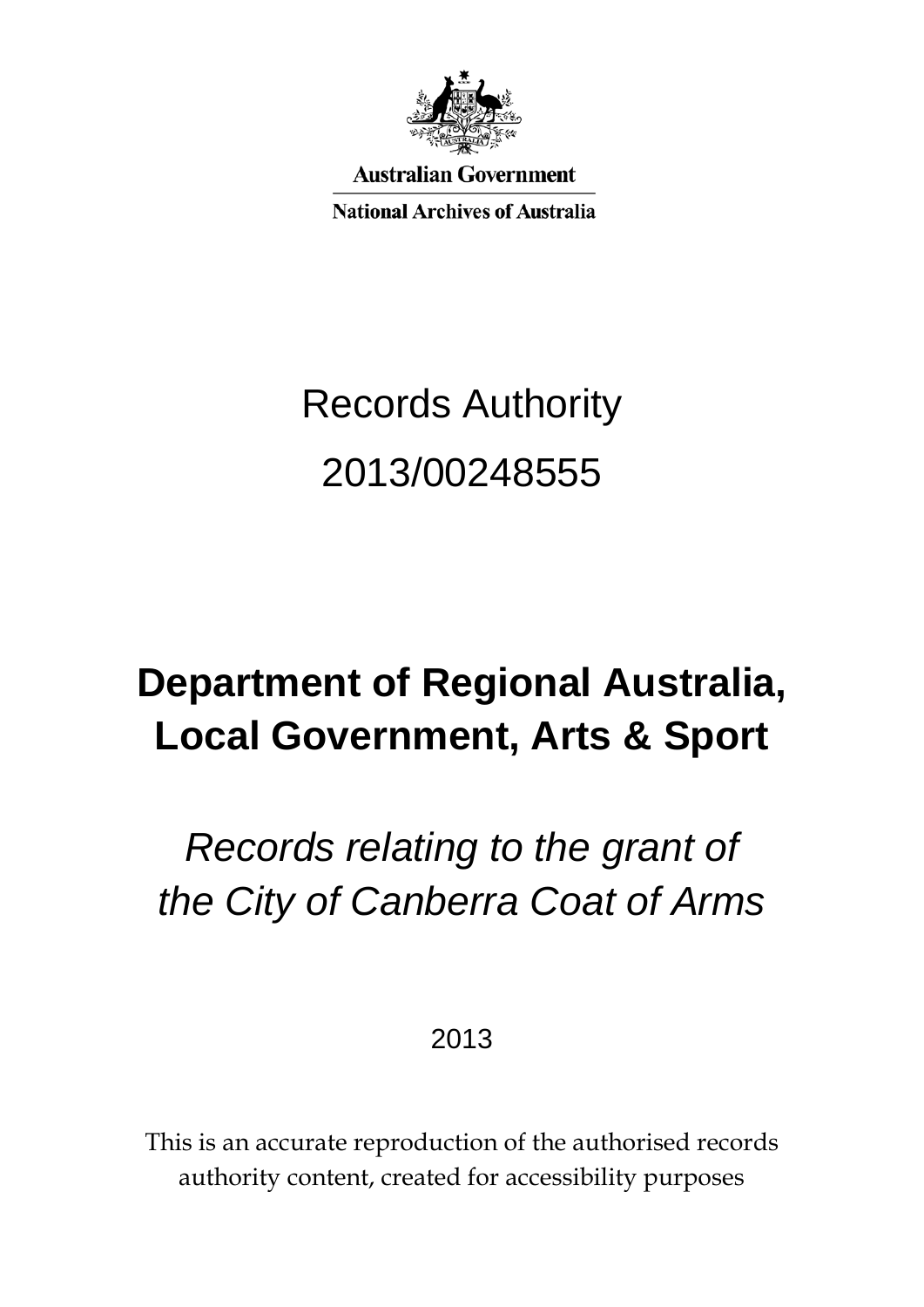### **CONTENTS**

| $\overline{\mathbf{3}}$ |
|-------------------------|
|                         |
|                         |
| 5                       |

© Commonwealth of Australia 2013

This work is copyright. Apart from any use as permitted under the *Copyright Act 1968,* no part may be reproduced by any process without prior written permission from the National Archives of Australia. Requests and inquiries concerning reproduction and rights should be directed to the Publications Manager, National Archives of Australia, PO Box 7425, Canberra Mail Centre ACT 2610, Australia.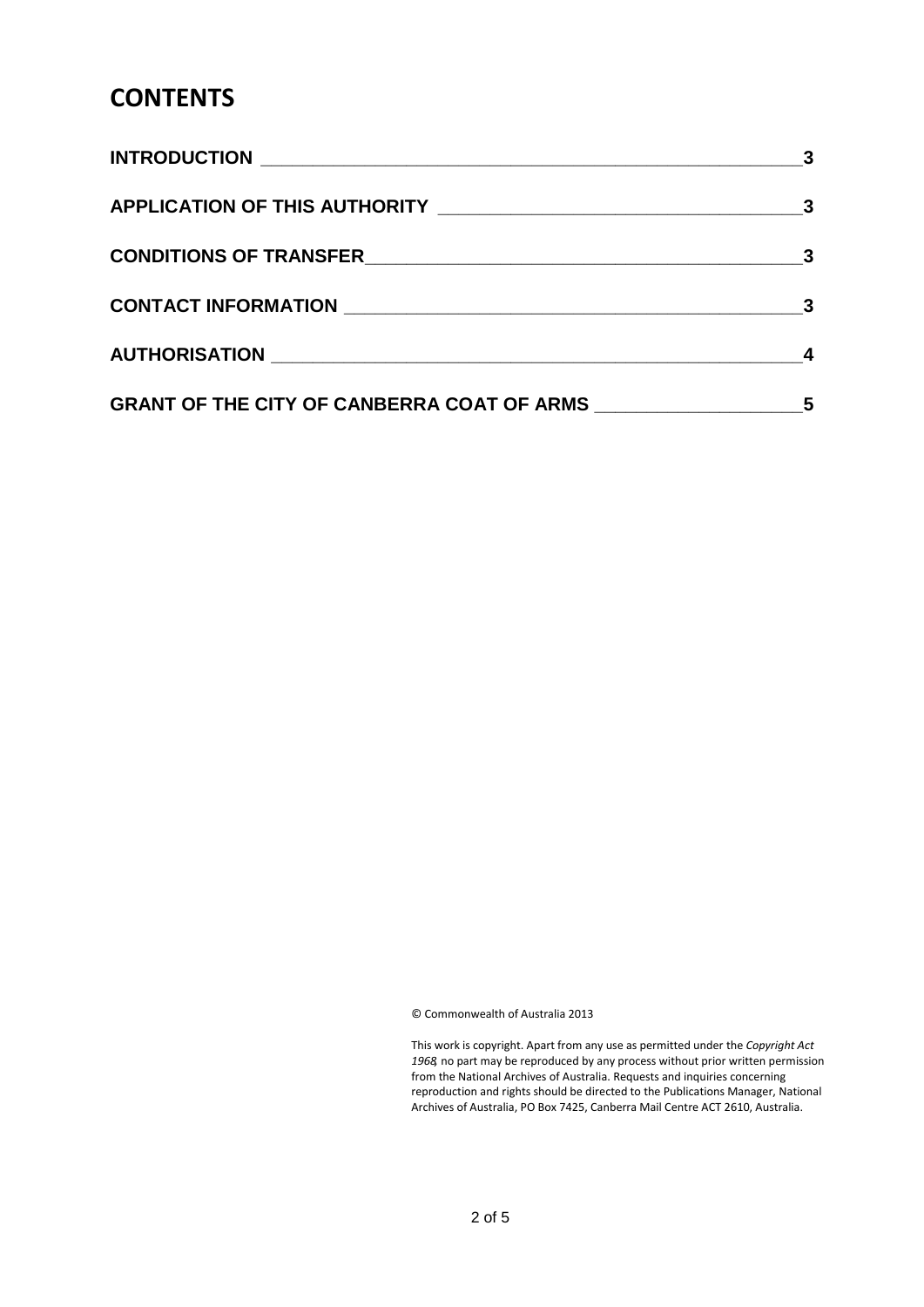#### <span id="page-2-0"></span>**INTRODUCTION**

This authority gives the Department of Regional Australia, Local Government, Arts and Sport permission under the *Archives Act 1983* to transfer the custody of records relating to the grant of the City of Canberra Coat of Arms to the Australian Capital Territory Government (ACT Government).

The City of Canberra Coat of Arms was granted to the Federal Capital Commissioners in their corporate capacity and their successors in 1928. The Federal Capital Commission was the body responsible for what was then the Federal Capital Territory between 1925 and 1930. As a gesture to mark the centenary of Canberra, the Commonwealth Government decided to transfer the custody of these significant records to the ACT Government.

This authority is issued with the consent of the Secretary of the Department of Regional Australia, Local Government, Arts and Sport.

#### <span id="page-2-1"></span>**APPLICATION OF THIS AUTHORITY**

- 1. This Records Authority authorises the transfer of custody of records relating to the grant of the City of Canberra Coat of Arms, subject to the conditions outlined below.
- 2. The Department of Regional Australia, Local Government, Arts and Sport agrees that the National Archives will ensure that the conditions of transfer specified below are carried out in agreement with the ACT Government.

#### <span id="page-2-2"></span>**Conditions of transfer**

Records transferred under this Authority remain the property of the Commonwealth, are subject to the provisions of the *Archives Act 1983*, and:

- are to be stored and handled by the ACT Government in a manner that will promote their preservation;
- are to be stored and handled by the ACT Government in a manner that will promote continuing fair and equitable access to them by all:
- are to be made available to the public by the ACT Government in accordance with legislative requirements;
- are to be insured by the ACT Government for loss or damage for a value and under conditions equivalent to applicable Commonwealth insurance coverage at the time of transfer;
- are not to be destroyed, altered (except for their ultimate preservation), or otherwise disposed of without the written approval of the ACT Government, the responsible Australian Government department and the National Archives.

#### <span id="page-2-3"></span>**CONTACT INFORMATION**

For assistance with this authority or for advice on other records management matters, please contact National Archives' Agency Service Centre.

Queen Victoria Terrace Tel: (02) 6212 3610 Parkes ACT 2600 Farkes ACT 2600 Canberra Mail Centre ACT 2610 Website: [www.naa.gov.au](http://www.naa.gov.au/)

PO Box 7425 Email: **[recordkeeping@naa.gov.au](mailto:recordkeeping@naa.gov.au)**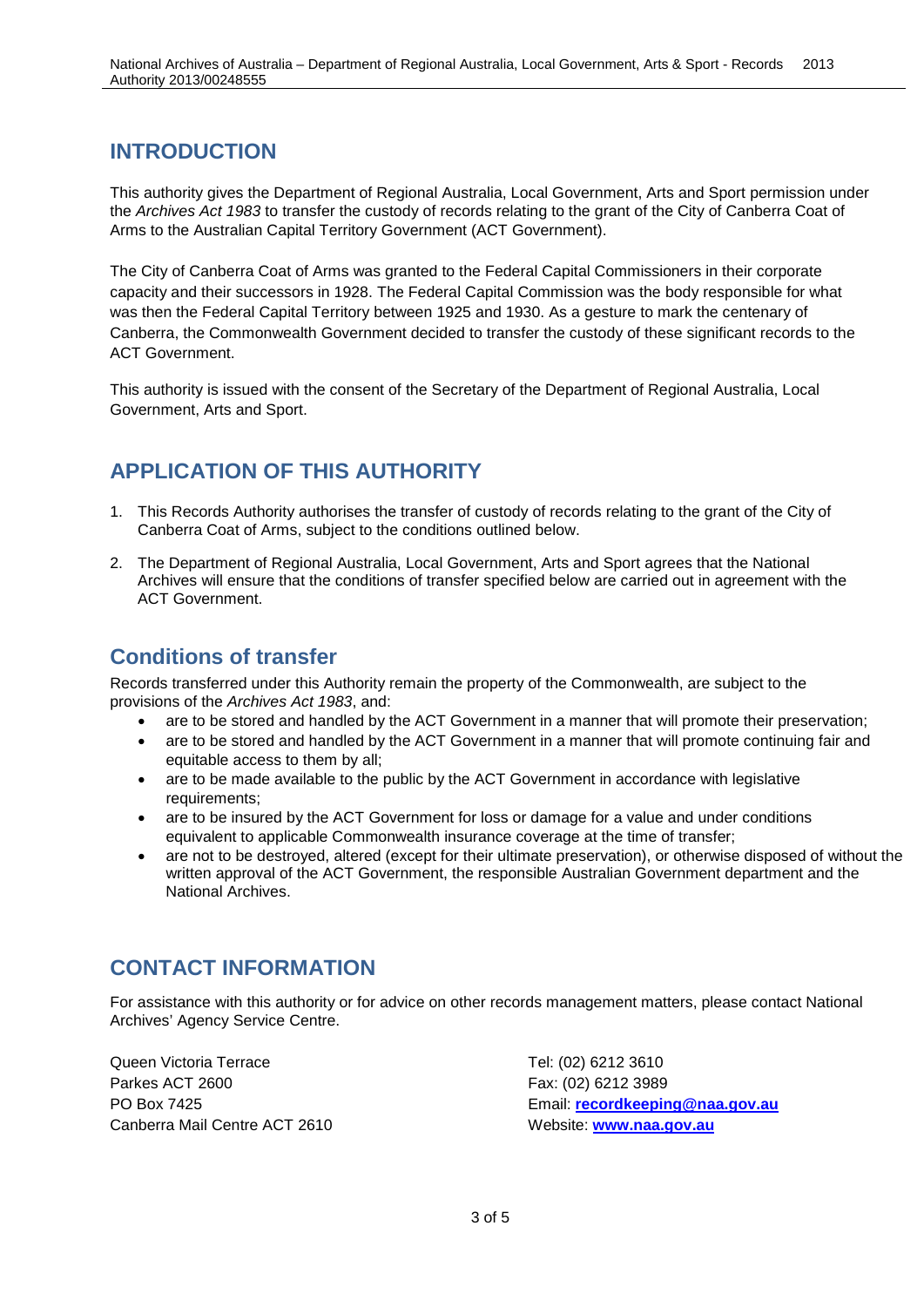### <span id="page-3-0"></span>**AUTHORISATION**

#### **RECORDS AUTHORITY 2013/00248555**

| Person to whom notice of<br>authorisation is given: | Glenys Beauchamp<br>Secretary, Department of Regional Australia, Local<br>Government, Arts and Sport<br>GPO Box 803<br>Canberra ACT 2601 |
|-----------------------------------------------------|------------------------------------------------------------------------------------------------------------------------------------------|
|                                                     |                                                                                                                                          |

| <b>Purpose:</b>     | Authorises the transfer of custody of records in accordance with<br>Section 24(2)(b) of the Archives Act 1983 |  |  |
|---------------------|---------------------------------------------------------------------------------------------------------------|--|--|
| <b>Application:</b> | Records relating to the grant of the City of Canberra Coat of Arms                                            |  |  |
|                     |                                                                                                               |  |  |

This authority gives permission for transfer of custody of the records described. This authority will apply only with the consent of the agency currently responsible for the business documented in the records described.

| <b>Authorised by</b>                                                | Date of issue: |
|---------------------------------------------------------------------|----------------|
| David Fricker<br>Director-General<br>National Archives of Australia | 18 June 2013   |
|                                                                     |                |